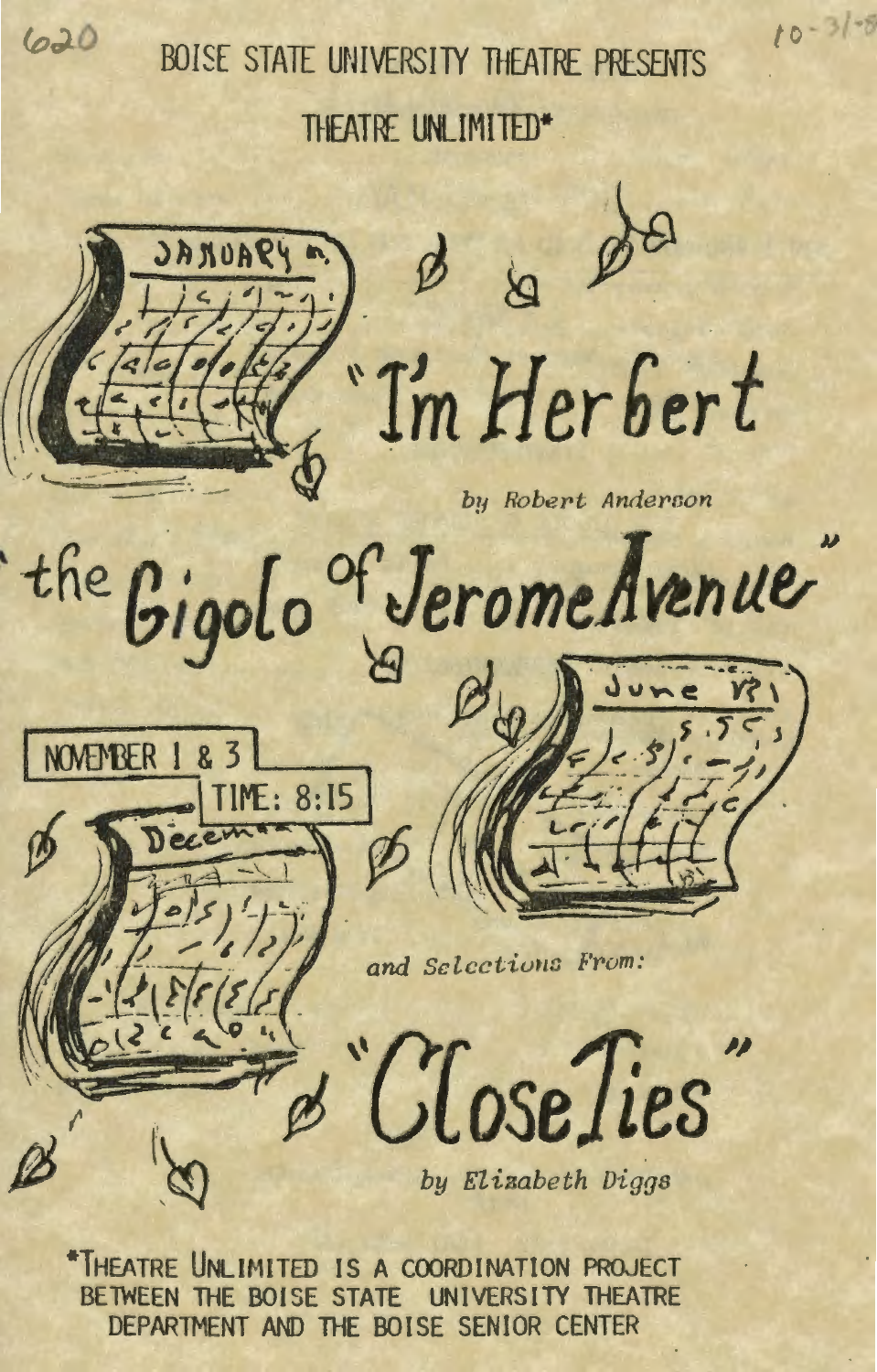*BOISE STATE UNIVERSITY DEPARTMENT OF THEATRE ARTS presents*  **THREE ONE-ACT PLAYS** 

NOV 1 AND NOV 3, 8:15 PM MORRISON CENTER STAGE II

 $I'M$  *HERBERT* 

*Muriel. .. Margret Montrose Stige\_rs Herbert ..... Charles E. Lauterbach* 

*(INTERMISSION)* 

*THE GIGOLO OF JEROME AVENUE Fiona Krempel •..... Doris Lofsvold Lou 'Brill ............... Jack Best* 

*(INTERMISSION)* 



*produced by special arrangements with DRAMATISTS PLAY SERVICE*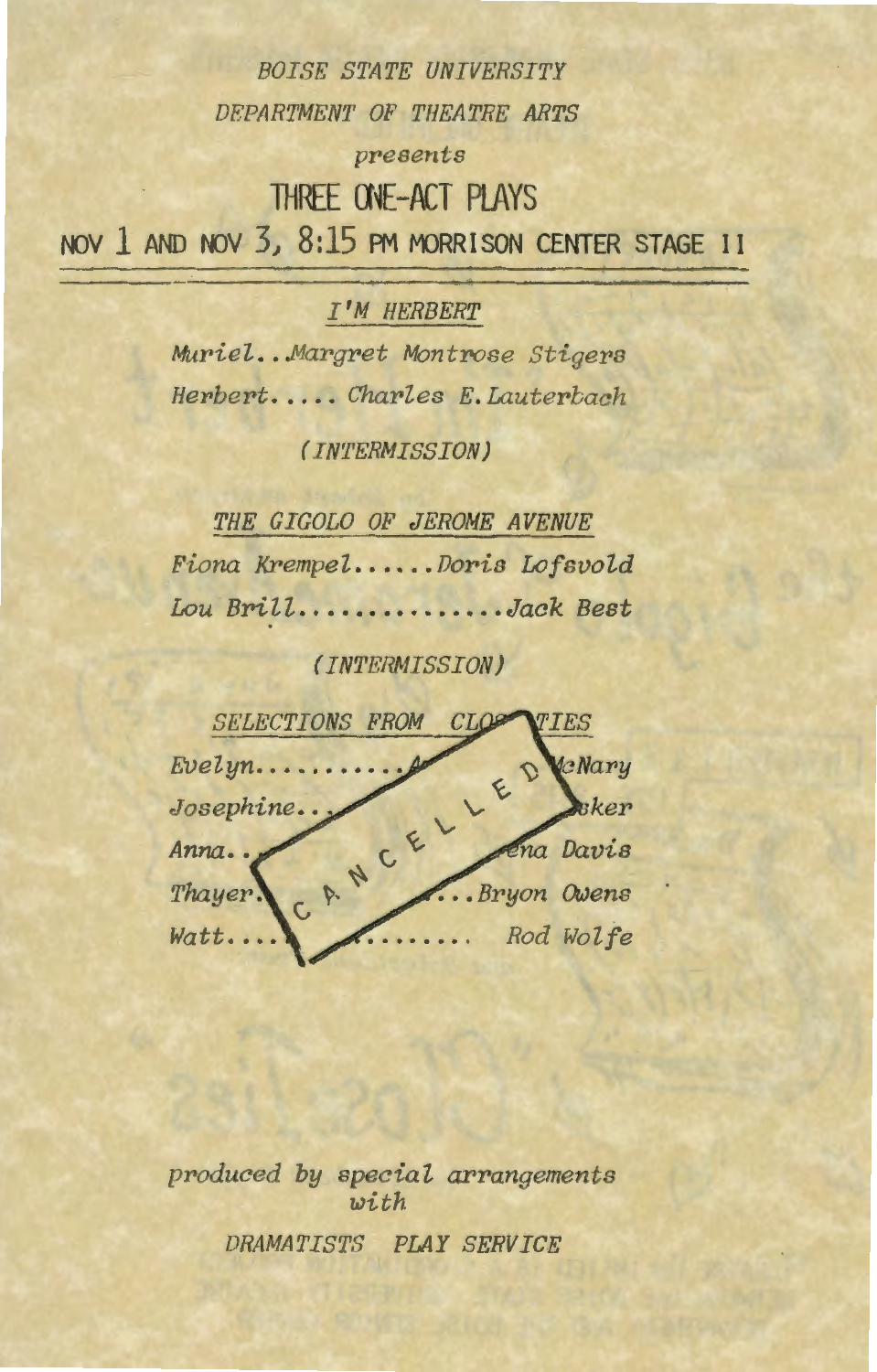# PRODUCTION STAFF

| DirectorDouann Blome                   |                |
|----------------------------------------|----------------|
| Scene DesignSteve Buss                 |                |
| Costumes byAnn de Veuve                |                |
| Costume SupervisorNancy Berger         |                |
| Light DesignerViolet Lynch             |                |
| Technical DirectorChris Anderson       |                |
| SoundJohn Hocking                      |                |
|                                        |                |
| Stage ManagerTim Suchy                 |                |
| Assistant DirectorAngela Johnson       |                |
| House SupervisorWilliam E. Shankweiler |                |
| House ManagerMichele Miller            |                |
| Box OfficeMargarita DeLeon-Guerrero    |                |
| PublicityVelma Benedict                | Carol Spafford |

### **PRODUCT! 00 CREW**

*SE'l'TING ?A 11? Students* 

#### *LIGHTING*

*Via let Lynch Ann Marie McNar•y, Board Operator* 

#### *PROPERTIES*

*Ann de Veuve Tim Suchy* 

#### *COSTUMES*

*Nancy Berger (head) Arm de Veuve* 

*SOUND* 

*.John Hocking*